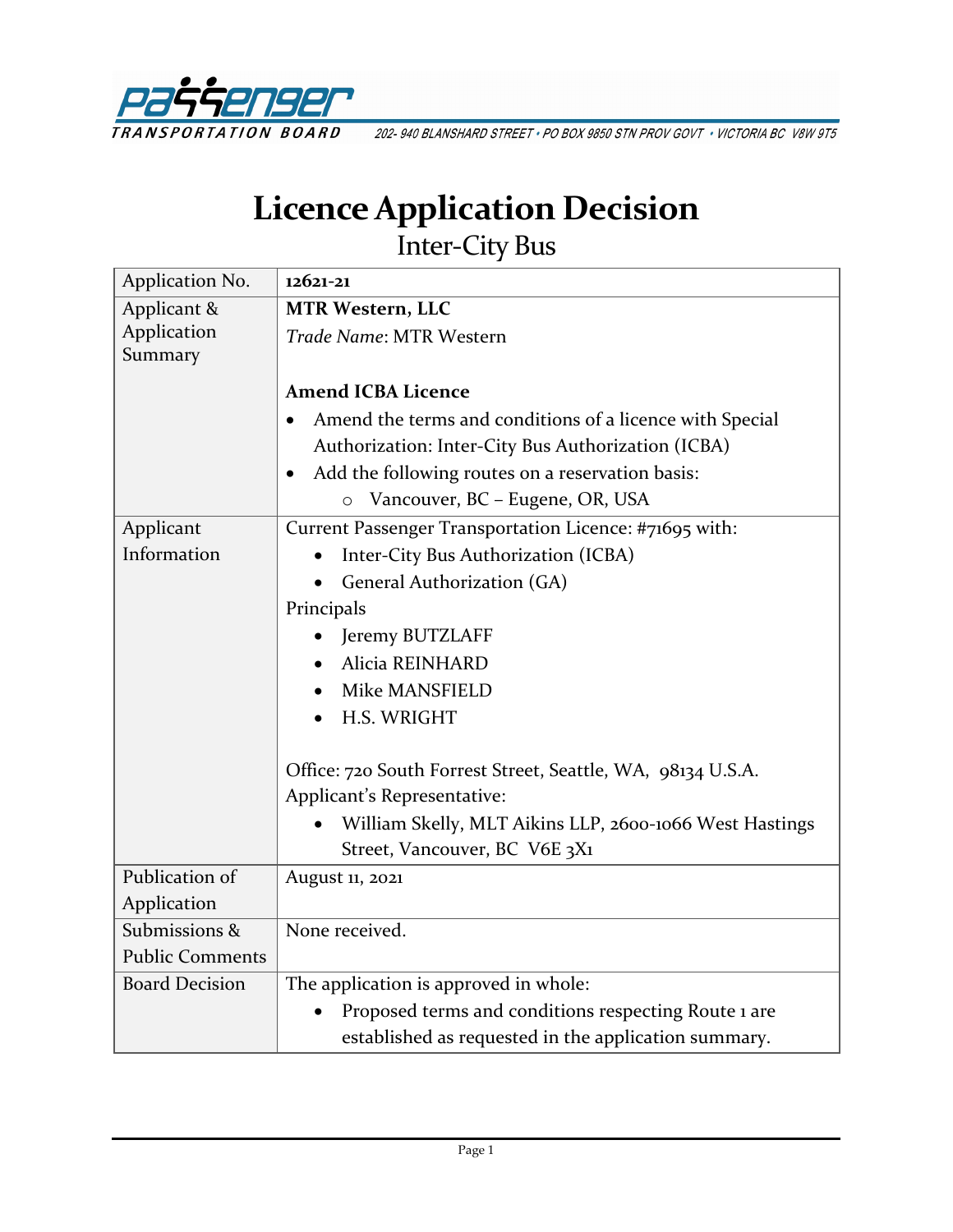|               | More Information   Notice of applications and published decisions are posted in the $PT$ |
|---------------|------------------------------------------------------------------------------------------|
|               | Board Bulletin. For convenience, published documents for recent                          |
|               | ICB applications are listed on the bus application webpage.                              |
| Decision Date | April 20, 2022                                                                           |
| Panel Chair   | Mary Childs                                                                              |

## **I. Introduction**

The applicant, MTR Western, LLC, does business as MTR Western. The applicant has a passenger transportation licence with a Special Authorization Inter-City Bus Authorization (ICBA). Under that licence, MTR Western is authorized to operate as an engaged carrier.

## **II. Applicant's Proposals**

MTR Western is applying to:

Add a new route between Vancouver, BC and Eugene, Oregon, along Highway 1 with 15 round trips per week. The proposed route 1 with a termination point at the Canada /US Border is shown in Figure 1 below.



#### *Figure 1: Proposed Route 1*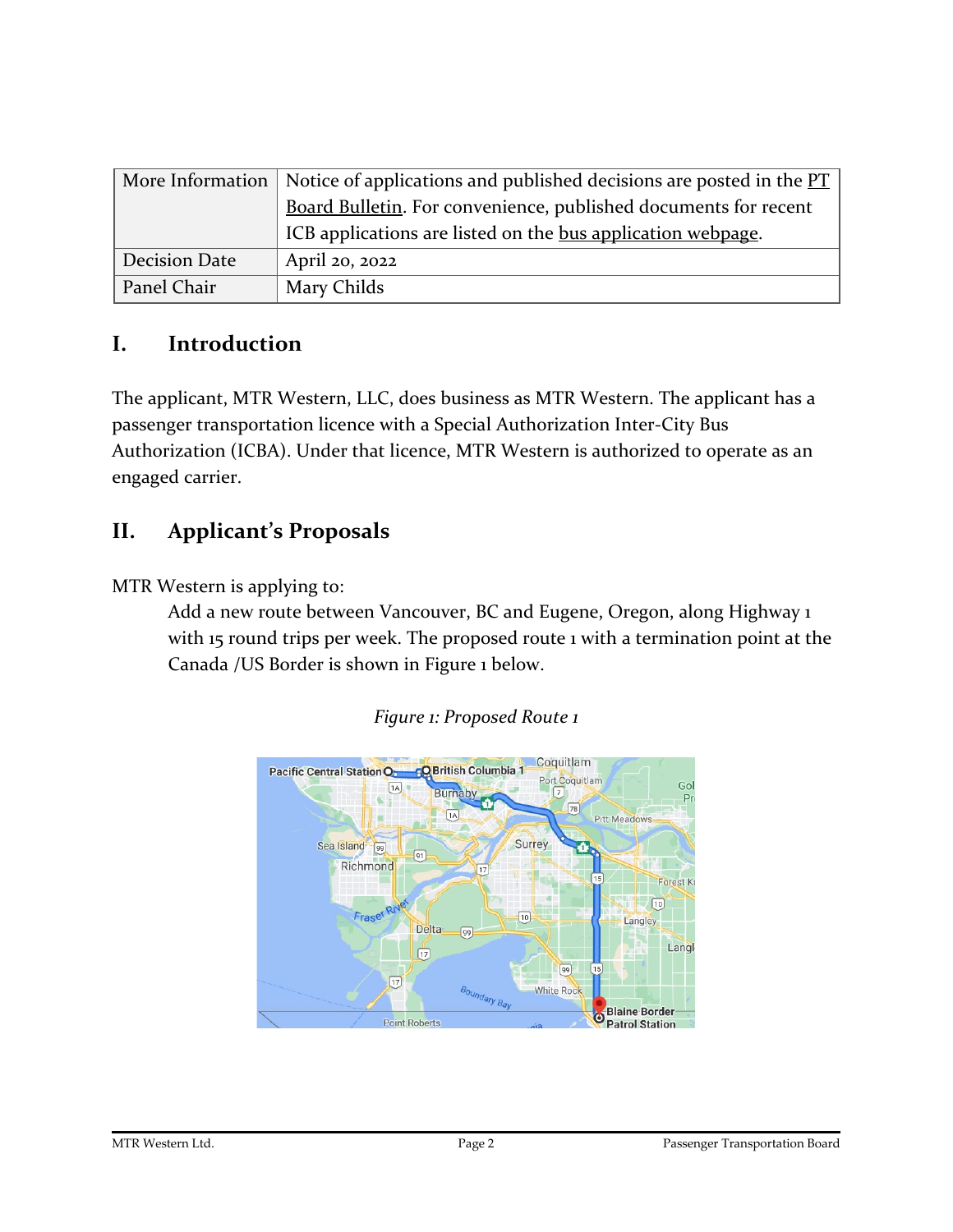## **III. Background**

MTR Western is a US-based bus service applying to expand its network to include passenger bus services between Vancouver and various points in Washington and Oregon. MTR Western, LLC was incorporated in Washington State on August 9, 2010. It is a wholly owned subsidiary of Seattle Hospitality Group of Companies, which operates a number of hotels in and around Seattle, as well as some of the area's major tourist attractions. The applicant's head office is in Seattle, Washington. It was registered in British Columbia as an extra-provincial company on February 2, 2021.

MTR Western is licensed to provide bus transportation in Washington and Oregon, and has several locations in those states from which it provides charter buses, motor coaches and corporate transportation. MTR Western's operations in the USA are beyond the jurisdiction of this Board; the Board is only authorized to regulate the applicant's operations in BC. In April 2011, the Board approved MTR Western's application for a licence with an ICB "engaged carrier authorization" that would allow MTR to provide services under the licences of other ICBs. MTR Western is now applying to add an intercity bus route between Vancouver BC and Eugene, Oregon, on a reservation basis.

For this service, MTR Western proposes to work closely with FlixMobility GmbH and FlixBus, Inc. (together, "FlixBus"). FlixBus has been offering bus services in Europe since 2013, and has been in partnership with MTR Western since November 2019. Under the FlixBus business model, local bus companies operate the routes, employ drivers, and own the buses. FlixBus plans the network, establishes routes and stop locations, sells tickets, markets the services, provides customer service support, and establishes network-wide safety and quality standards. Although FlixBus is not the applicant, MTR Western has provided information about FlixBus and this partnership as part of its application. In BC routes or route points in a different municipality cannot be added without Board approval and MTR, as the licensee, is responsible for complying with the Act, regulations, and its terms and conditions of licence. Any route changes proposed by FlixBus must be approved by the Board after an application by MTR Western.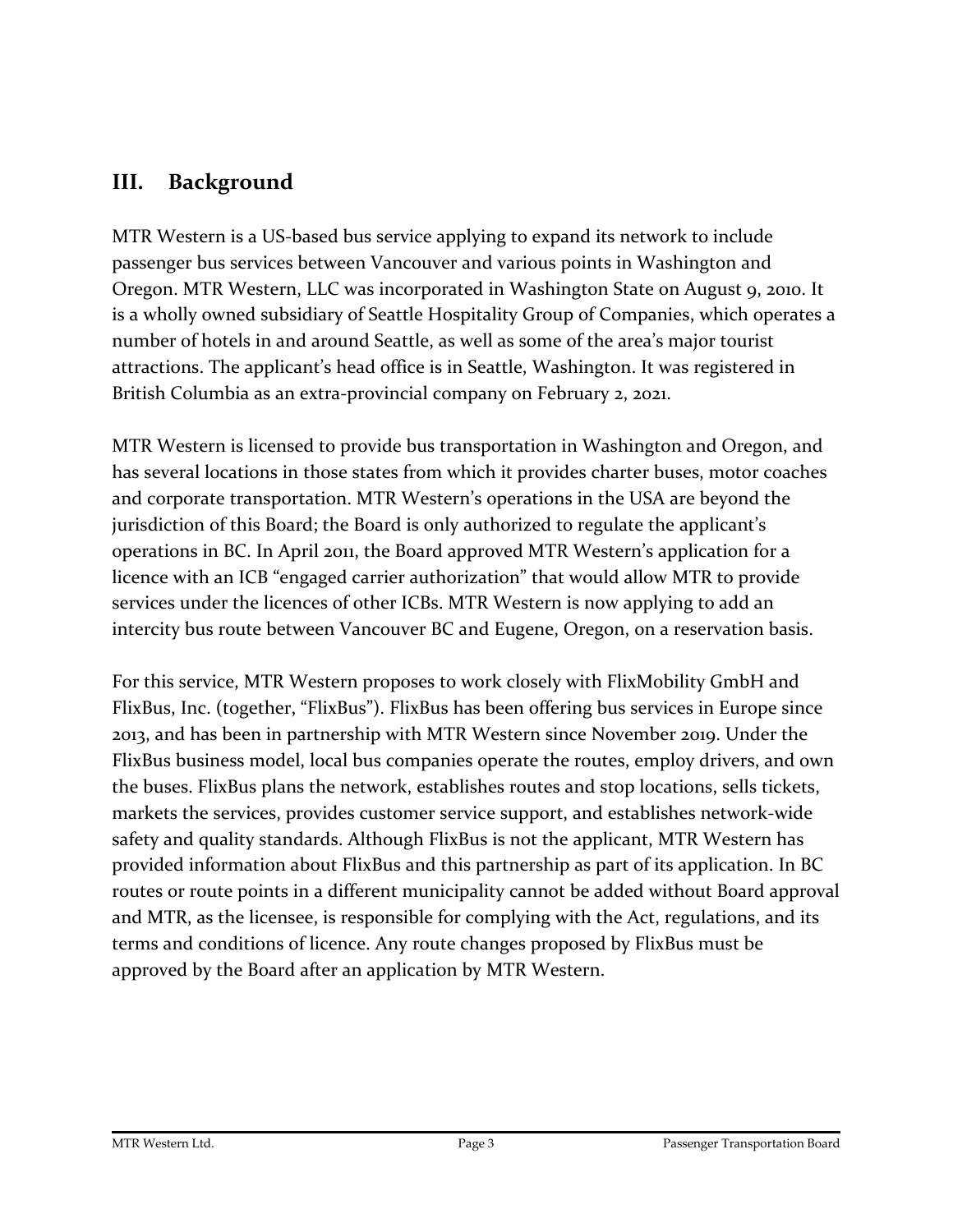# **IV. Mandate & Jurisdiction**

This application is made under the *Passenger Transportation Act* (the "Act"). The Act regulates the licensing and operation of commercial passenger transportation vehicles in BC.

Under the Act, the Passenger Transportation Board (the "Board") makes decisions on applications for inter-city buses. The Board has the authority to consider and approve applications for new licences as well as applications from existing licensees to change terms or conditions of their licences.

The Board's mandate is stated in section 28 of the Act. Section 28(1) of the Act says that the Board may approve, in whole or in part, an application forwarded to it under section 26(1) after considering whether:

- (a) there is a public need for the service the applicant proposed to provide under any special authorization.
- (b) the applicant is a fit and proper person to provide that service and is capable of providing that service, and
- (c) the application, if granted, would promote sound economic conditions in the passenger transportation business in British Columbia.

The Act allows the Board to, among other things,

- Accept evidence and information that it considers relevant, necessary, and appropriate, whether or not the information would be admissible in a court of law. [Section 15]
- Conduct written, electronic or oral hearings, or any combination of them, as the Board, in its sole discretion, considers appropriate. [Section 17]
- Require further information from an applicant. [Section  $27(1)(b)$ ]

Section 26(2) of the Act requires the Board to publish the fact and nature of applications and section  $27(3)$  requires the Board to consider applications and any written submissions it receives as result of publication. Section  $27(5)$  says that people who make submissions are not entitled to disclosure of further information, unless the Board orders otherwise. If the Board approves an application, it will set terms and conditions of licence primarily with respect to routes and service levels.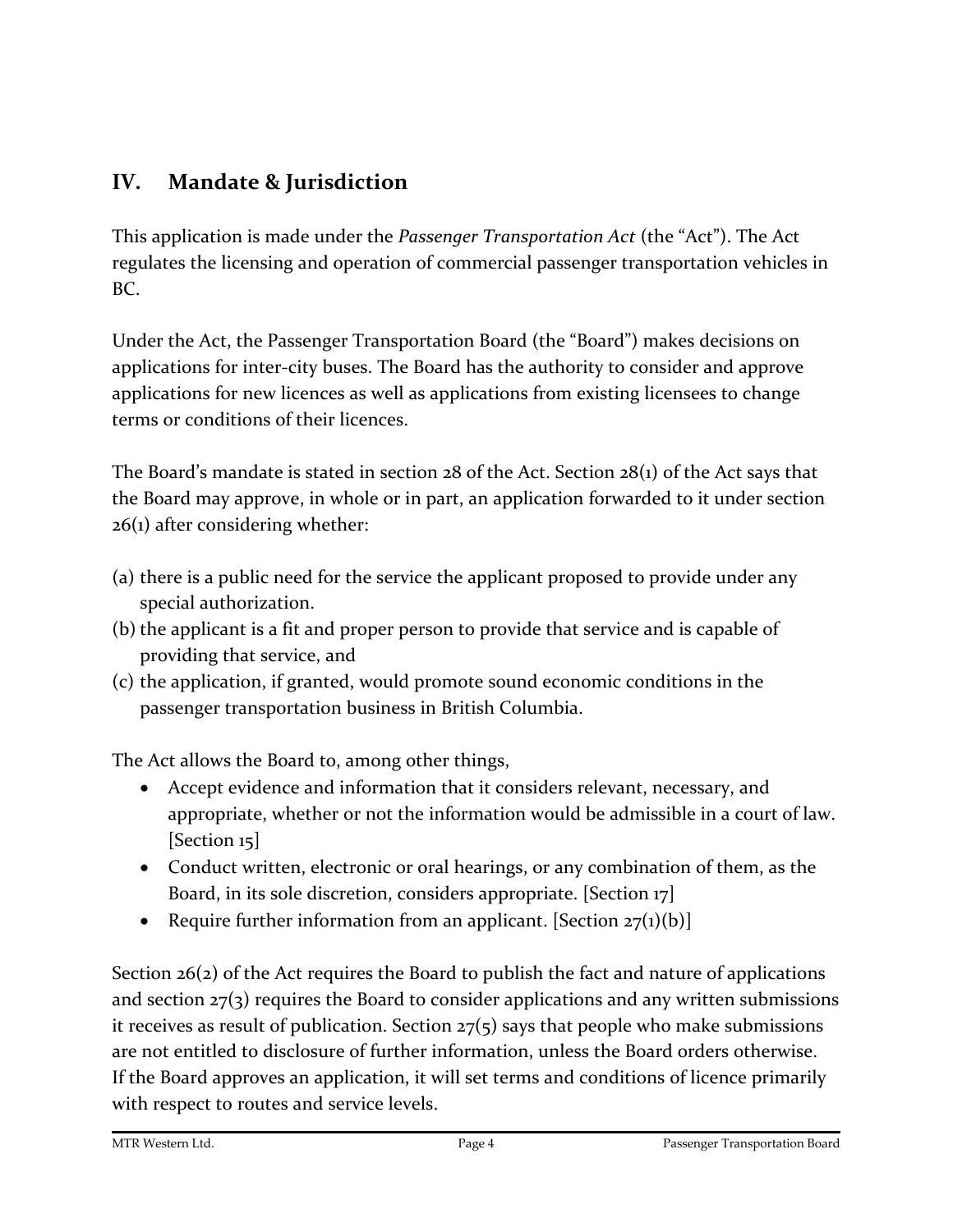## **V. Procedural Matters**

The applicant submitted required forms.

This application is being conducted by way of a written hearing.

During the course of the hearing into this matter, the Board directed an investigation to determine whether Greyhound Lines Inc. ("Greyhound") was still in operation and active on routes. Greyhound submitted a response which was considered by the Board, and MTR Western was provided the opportunity to respond.

It should be noted that the Board's March 2020 Industry Advisory allowing ICB operators to temporarily reduce or suspend scheduled service remains in effect.

# **VI. Applicant's Rationale and Submissions**

## *Public Explanation*

The applicant provided the following text in the Application Summary that was published in the *Weekly Bulletin*:

*MTR Western seeks to provide scheduled, fixed-route bus service between Vancouver, British Columbia, and various cities in Washington and Oregon. Proposed service will operate 7 days a week, with increased frequency on peak demand days.*

*Proposed service is in response to demonstrated, unmet public need. Since this application's original submission, public need has further grown as other providers have reduced or ceased service in Canada and in British Columbia, specifically. On May 13, 2021, Greyhound Canada announced it would be permanently ending all routes and operations for domestic service in Canada, resulting in the dissolution of its domestic network. Effective June 6, 2021, Greyhound Lines also announced the indefinite suspension of its BoltBus brand, which previously offered cross-border bus service between Canada and the United States."*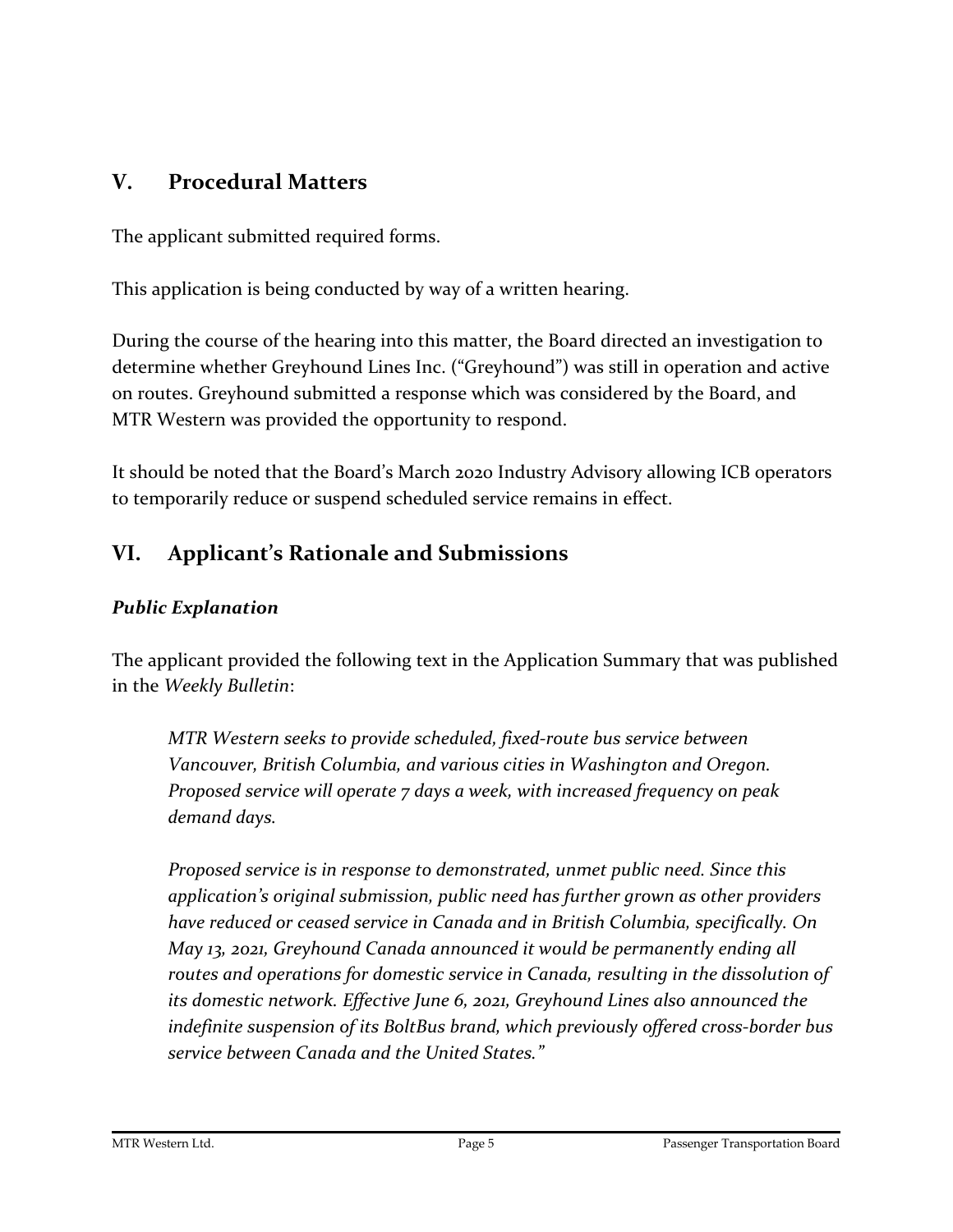#### *Submissions*

The Board did not receive submissions on this application.

## **VII. Reasons for the Board's Decision**

Section 28(1) of the Act sets out the factors the Board must consider with respect to this application.

The Board looks at this question in two parts:

- (a) is the applicant a *fit and proper person* to provide the proposed service; and,
- (b) is the applicant *capable* of providing the service?

First, with *fit and proper*, the *Oxford English Dictionary* defines *fit* as including "well adapted or suited to the conditions or circumstances of the case, answering the purpose, proper or appropriate … possessing the necessary qualifications, properly qualified, competent, deserving." Also, the dictionary defines *proper* as including "suitable for a specified or implicit purpose or requirement; appropriate to the circumstances or conditions; of the requisite standard or type; apt, fitting; correct, right." When looking at whether an applicant is fit and proper, the Board does so in the context of the passenger transportation industry in British Columbia. This includes the regulatory system that grants businesses a licence which confers on them both the authorization they need to provide their service and an ongoing obligation to operate in accordance with proper standards of conduct.

Second, capability is generally understood to mean that an applicant has the ability or qualities necessary to skillfully and effectively meet its obligations and achieve the results it says it will achieve. When looking at capability, the Board reflects on whether the applicant has demonstrated that it has the knowledge and understanding of relevant regulatory requirements and policies that govern passenger transportation providers, and whether it is able to comply with those requirements. It also looks at whether the applicant has the background, skills and knowledge to manage its proposed service, and

*<sup>(1)</sup> Is the applicant a fit and proper person to provide its proposed service, and is the applicant capable of providing the service?*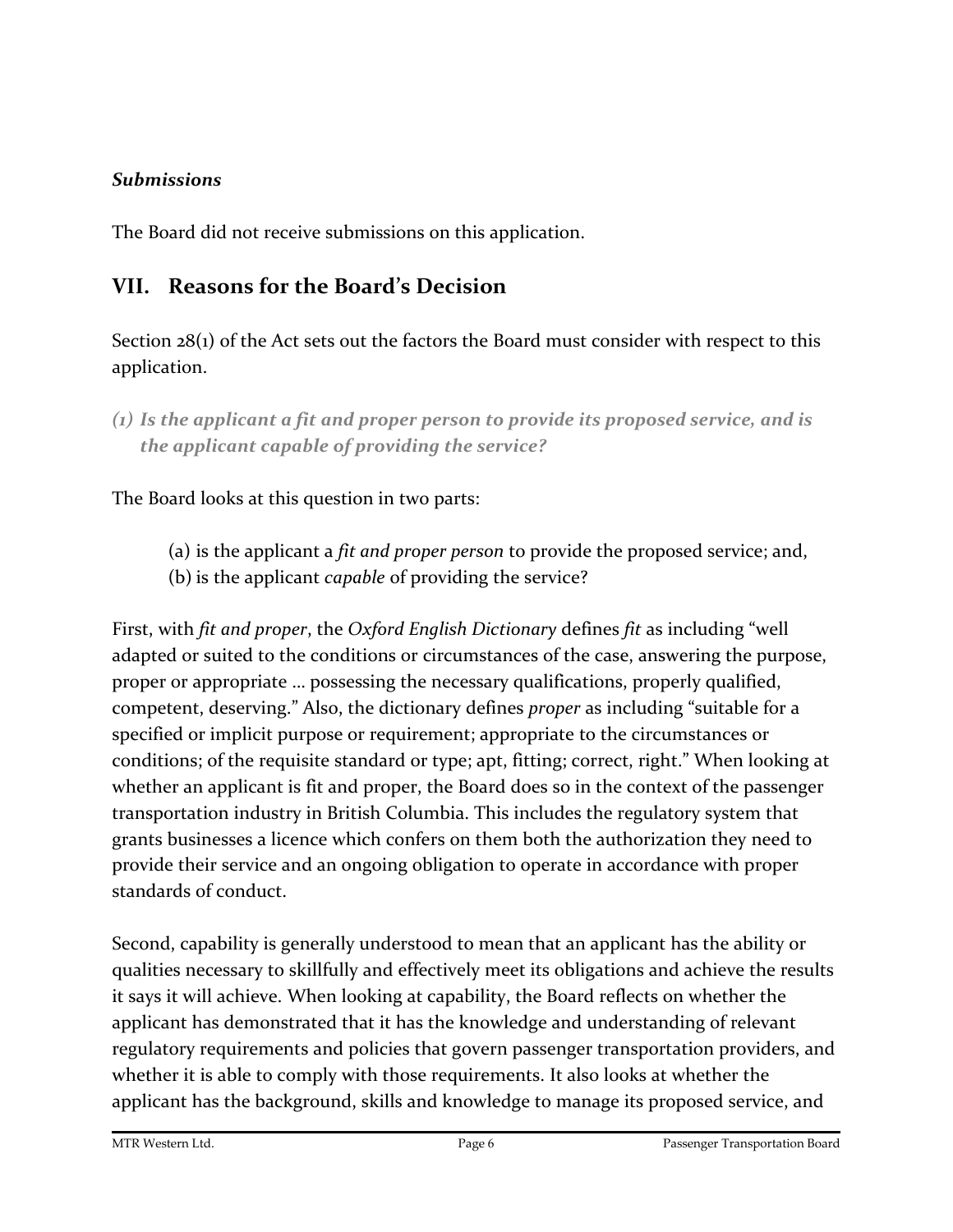the financing to operate it. The Board expects an applicant to demonstrate its competence and ability by providing sound and realistic information in its business plan and financial statements that is consistent and compatible with the transportation service it proposes.

Applicants normally provide to the Board a National Safety Code ("NSC") Certificate. The applicant has provided a letter explaining that as MTR Western does not have an address in Canada, it is not able to provide an NSC Certificate. In lieu of such a certificate, it has provided information from the United States Department of Transport indicating that it has a satisfactory safety rating in its home jurisdiction.

Disclosure of Unlawful Activity and Bankruptcy forms were received from the principals of MTR Western to the Board's satisfaction and raised no concerns about the applicant's fitness.

The applicant has submitted a clear, thorough, and comprehensive business plan. MTR Western has been providing passenger transportation services for many years, and intercity bus services in its home jurisdiction for some time. Its principals have substantial experience in the tourism and passenger transportation sectors. In addition, its business partner FlixBus has a great deal of experience in marketing and operating passenger transportation services in Europe as well as in North America. The applicant has provided information demonstrating a well thought out plan for ensuring safety, vehicle maintenance, and staff training.

Financial statements provided by the applicant demonstrate sufficient resources to sustain its operations even if it takes some time to attract its anticipated level of ridership. The applicant's management team is comprised of individuals with significant experience in tourism and in the passenger transportation industry. As MTR Western is part of a group of related businesses in the tourism sector, it can draw upon support from those businesses to generate awareness and attract passengers.

Based on the information and evidence above, I find that MTR Western, LLC is a fit and proper entity to provide the proposed service, and I find that it has demonstrated it is capable of providing the service.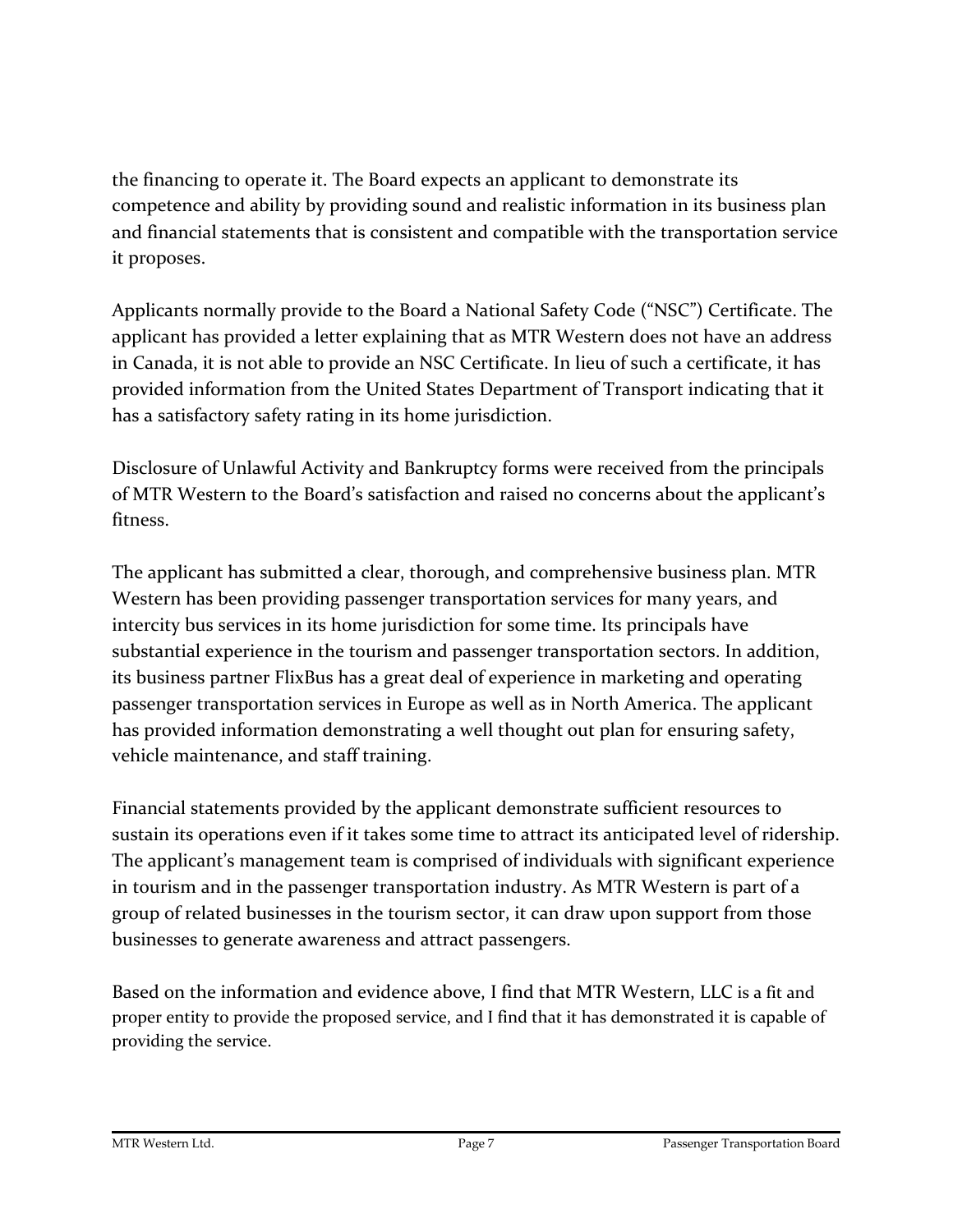## **(2) Is there is a public need for the service the applicant proposes to provide?**

An applicant is required to demonstrate public need by showing that there are people who would use the proposed service. Applicants should provide clear information about the service it proposes, and they should provide supporting evidence that is factual and objective. They should not rely on general claims and their own opinion. The Board reviews applications and considers the extent and type of need that has been demonstrated for the proposed service.

The Board looks at the state of inter-city bus services in the area where the applicant is applying to operate. It may consider such things as:

- Will the service fill a gap in the market?
- Has an inter-city bus company recently left the market?
- Has the applicant shown that current service levels are unsatisfactory?

The applicant's proposed service would add Vancouver to an existing fixed-route service in Washington and Oregon. The proposed service would operate seven days a week, with increased frequency on peak demand days. The applicant has an agreement with FlixBus to operate this route as a FlixBus-branded bus service.

The applicant indicates that it has successfully operated the existing US portion of these services since November 2019 and has experienced satisfactory levels of passenger use.

As MTR Western explains in this application, there are currently only two ICB services taking passengers between Vancouver and Washington State. One is Greyhound, which has operated services under its own name and, until June 2021, through its subsidiary BoltBus. MTR Western's application states that Greyhound may be experiencing significant financial trouble and that its services are, in the US, rated by customers as much less satisfactory than those offered by the applicant.

The Board wrote to Greyhound to request confirmation of its intentions regarding its existing service between Vancouver and Seattle. On February 18, 2022, Greyhound responded by indicating that it is currently active in those markets. Since the US-Canada border reopened on November 8, 2021, Greyhound has been operating two schedules per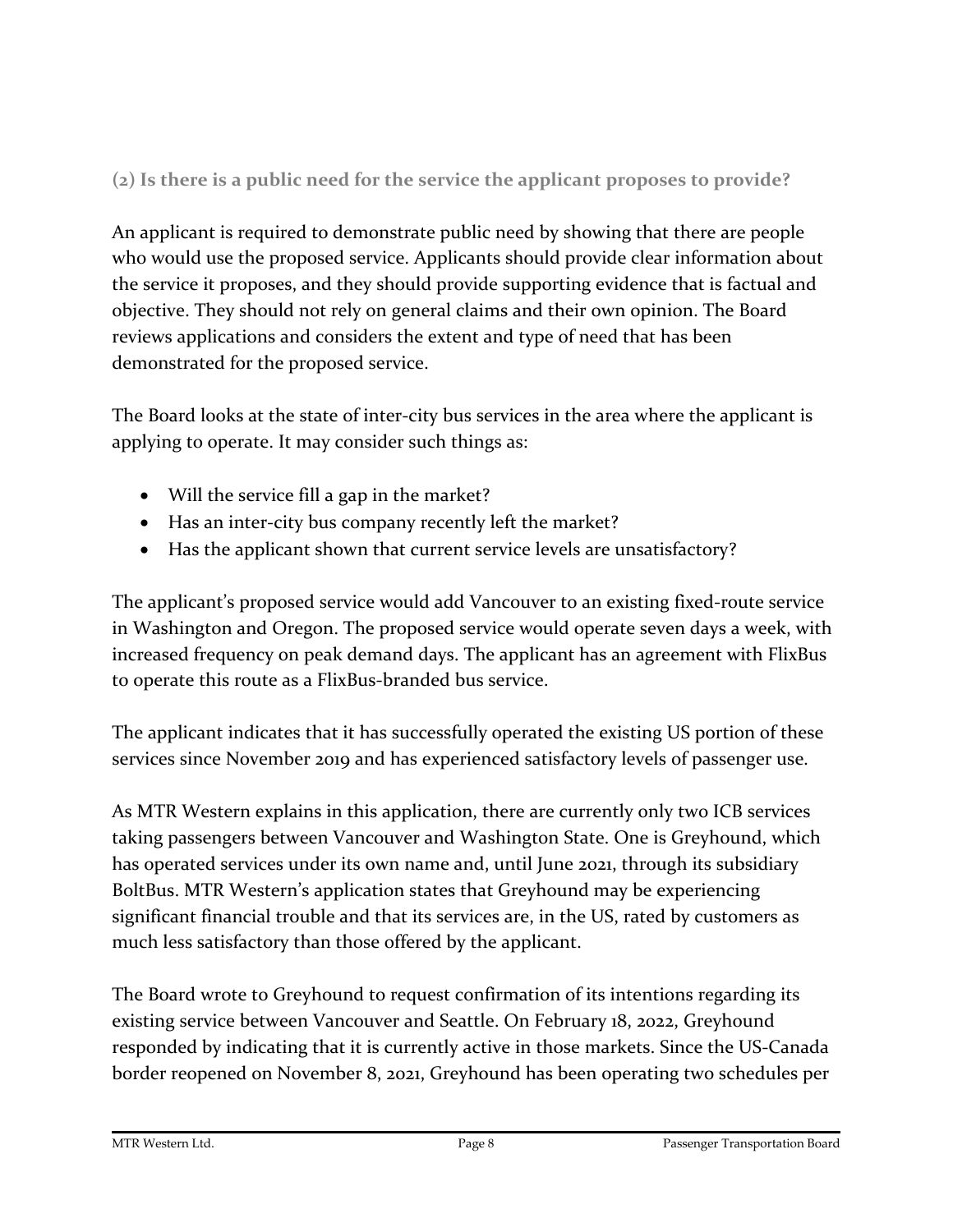day from Vancouver to Seattle and back. Greyhound's licence is set to expire on July 4, 2022 and Greyhound has indicated that it will be filing the necessary paperwork to renew.

The other cross-border bus service is operated by QuickShuttle, which offers daily trips between Vancouver and Seattle, primarily taking customers to airports and cruise ship terminals. The applicant says that QuickShuttle serves a specific narrow customer base and does not serve any cities south of Seattle. In contrast, the applicant's proposed service will prioritize bringing travelers to city centres, college campuses, and local transit hubs throughout the Interstate 5 corridor in Washington and Oregon.

Amtrak rail service between Vancouver and Seattle was suspended due to the COVID-19 pandemic and in any event offers a service which is substantially different from the applicant's proposed service.

The applicant has provided a letter of support from the Tourism Industry Association of BC, stating that the proposed service would fill a consumer void that existing services have not been able to meet, and would address rising demand for an alternative form of transportation between BC, Washington State and Oregon.

The applicant has also provided a letter of support from Professor Joseph Schwieterman, PhD., of DePaul University, Director of the Chaddick Institute for Metropolitan Development and lead author of the *Outlook for the Intercity Bus Industry* report. Professor Schwieterman's letter states that the proposed service would fill a valuable transportation need on a route that is currently underserved by intercity bus lines. He states that this route is one of the most heavily traveled corridors in North America to be served by only one major intercity bus company (Greyhound).

In February 2020, the applicant and FlixBus conducted a survey of 400 residents in Greater Vancouver, asking questions about travel between Vancouver and Washington/Oregon. The summary of results provided to the Board indicates significant interest in the applicant's proposed service as an alternative to cross-border travel in single-occupancy vehicles; it also indicates that the service would be especially appealing to those on lower incomes who travel less often due to the cost of travel by personal automobile.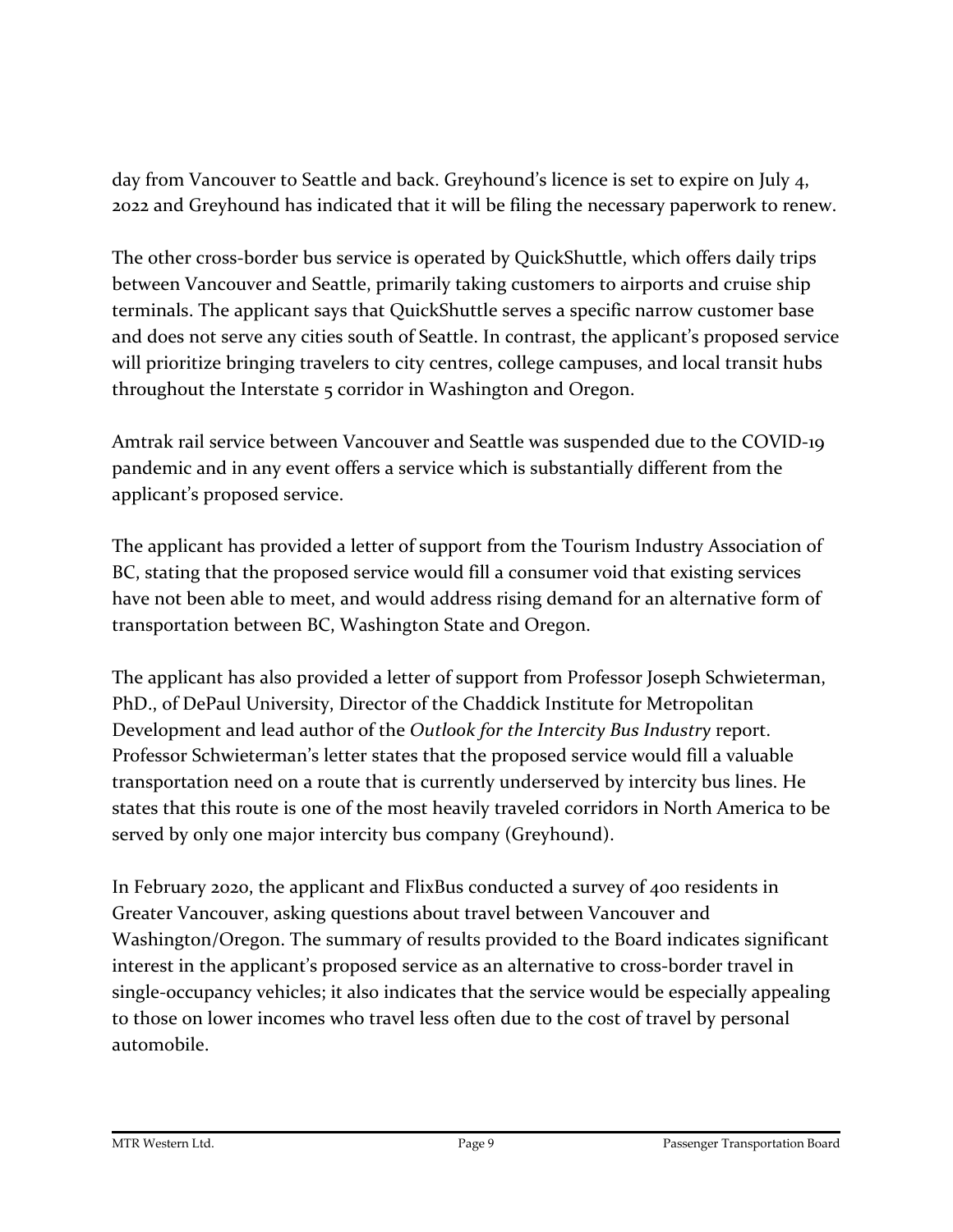MTR's buses are equipped with wheelchair lifts, and passengers travelling with wheelchairs can reserve a free ticket for a medically required traveling companion.

#### Based on the analysis above, I find that there is a public need for the proposed service.

**(3) Would approving the application support sound economic conditions in the passenger transportation business in British Columbia?**

In considering sound economic conditions, the Board strives to balance public need for available, accessible and reliable commercial passenger transportation services with overall industry viability and competitiveness. The Board considers the issue from a wideranging perspective, which includes a consideration of harm to other industry participants. Generally speaking, it is the Board's view that the overall economic interests of the transportation business weigh more heavily than the economic and financial interests of any particular applicant or submitter.

The Board considers how the service could benefit the market and whether the market has the capacity to absorb additional services. It may consider such things as:

- Will the service give the public additional transportation options?
- Does the marketplace have the capacity to absorb another service?
- Are there inter-city bus providers in the target market area?
- Will the services supplement another non-transportation business?

The survey done by the applicant (discussed above) suggests that a significant number of would-be travelers on this route are deterred from using buses due to perceived lack of amenities, problematic ticket pricing models, and inconvenient routes with limited stops. The applicant intends to address all these concerns in its proposed service.

The proposed service will connect travelers to and from Vancouver with an existing network of bus routes operated by the applicant in Washington and Oregon (under the FlixBus brand). The applicant indicates that its service connects passengers with college campuses and other destinations not served by Greyhound or QuickShuttle. According to the applicant's business plan, its service is likely to attract new passengers and not simply take business away from its competitors.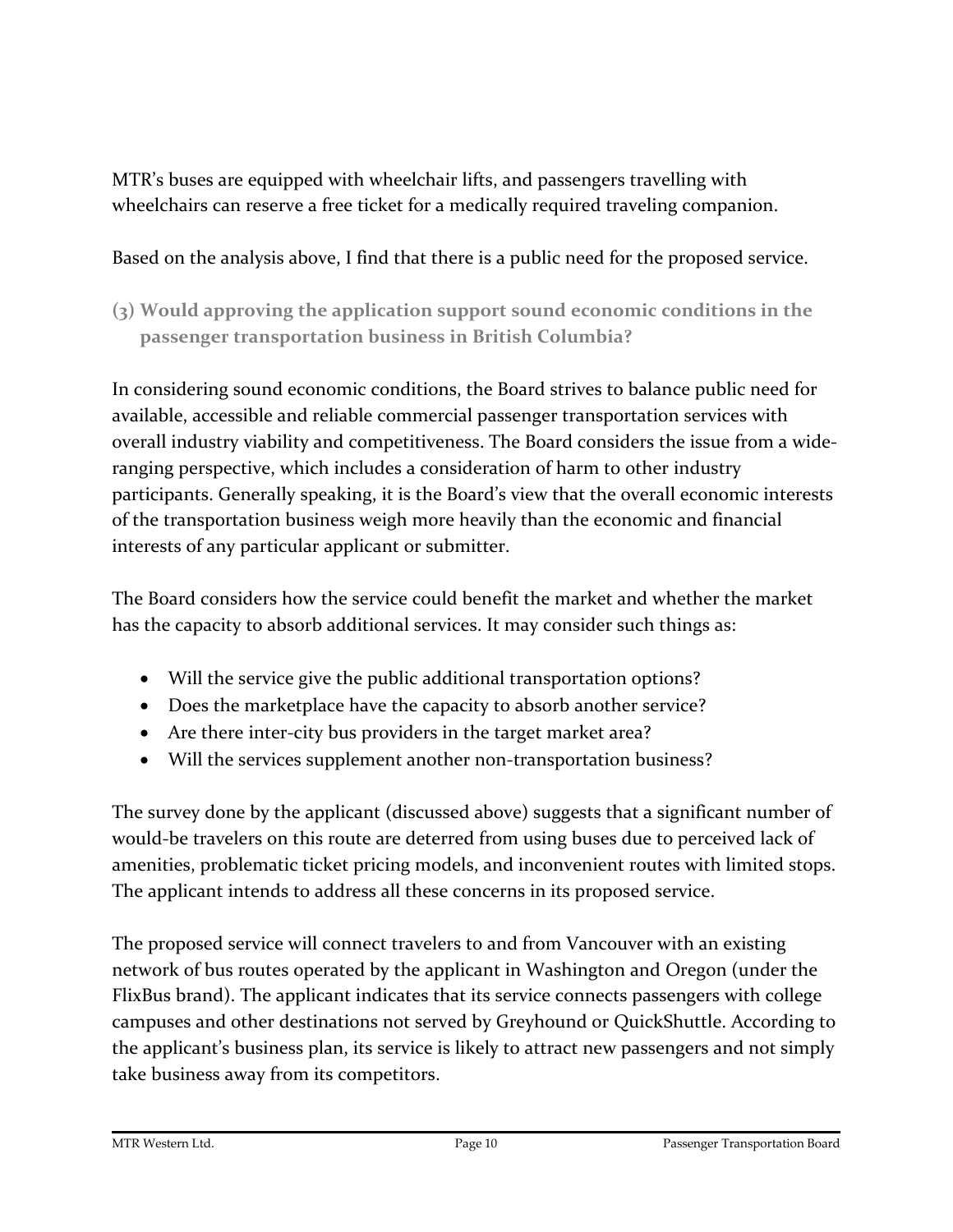The applicant has indicated that the vehicles which will be used to provide the proposed service are all model year 2019 or newer, and provide a higher level of comfort and on board amenities. MTR Western states that these newer-model buses are more fuelefficient than older models, and that its proposed service will therefore reduce the environmental burden of CO2 emissions associated with passenger travel. FlixBus has committed to make all bus trips offered on its platform, including the proposed service, carbon-neutral by 2030.

Assessing market conditions at this time is complicated by the consequences of pandemic-related restrictions on cross-border land travel. Nonetheless, I note that there were no submissions opposing this application, and that the applicant provided letters of support indicating that this route is inadequately served.

As noted in the above discussion of public need, there are only two competitors offering inter-city bus services between Vancouver and Washington/Oregon. One of them, QuickShuttle, provides a specialized service which is unlikely to be significantly affected by the proposed service as its target passengers (travelers going to airports and cruise ship terminals) are very different from those of the applicant.

Although Greyhound has indicated its intention to renew its licence in July 2022, it has not indicated any intention to expand its current limited service of two return trips daily between Vancouver and Seattle.

In light of this information, I conclude that the proposed service is likely to benefit rather than harm the transportation business by offering customers more variety in schedules and routes, and providing a service which may attract passengers who otherwise might either travel in private vehicles or refrain from travel entirely.

I find that approving the application would promote sound economic conditions in the passenger transportation industry in BC.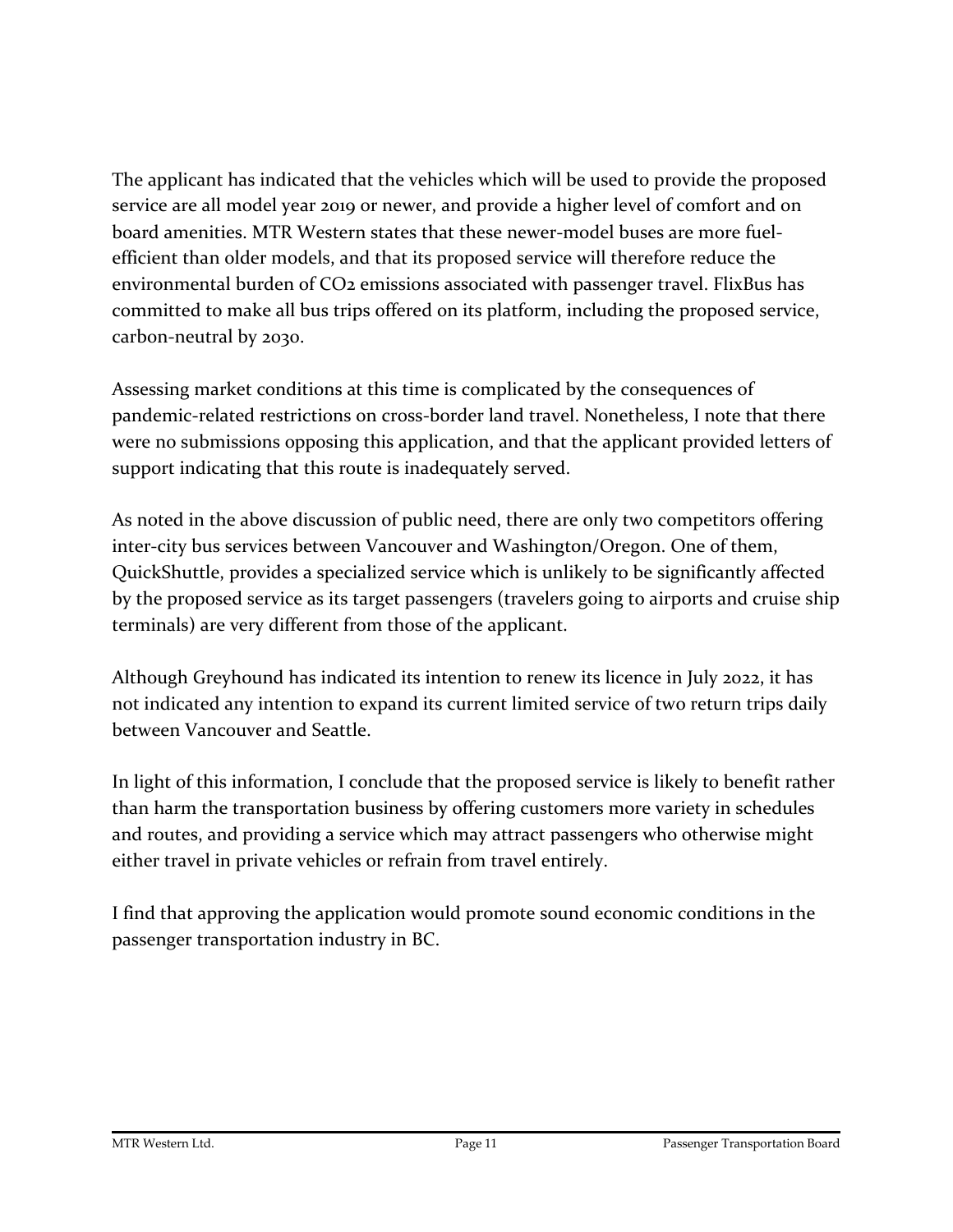## **VIII. Conclusion**

For the reasons above, this application is approved in whole. The Board establishes notice and activation requirements, and terms and conditions of licence that are attached to this decision as Appendices 1 and 2. These form an integral part of the decision.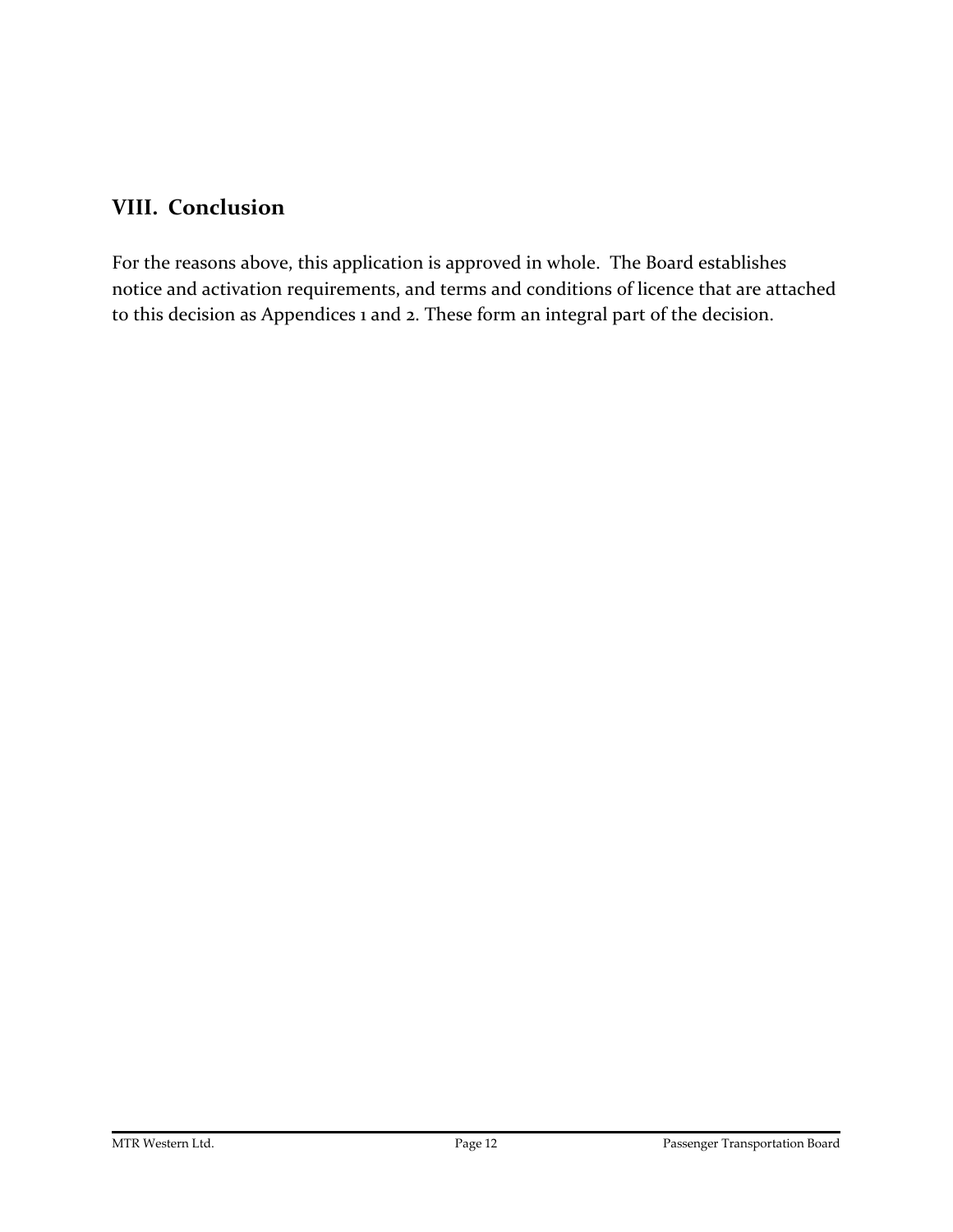### **MTR Western, LLC** MTR Western

## **Appendix 1: Terms & Conditions: Issuance of Licence with ICB Authorization**

#### **1. General:**

A Passenger Transportation Licence must be issued by the Registrar of Passenger Transportation under section 29 of the Passenger Transportation Act or renewed under section 34 before the special authorization approved in this decision may be exercised.

#### **2. Direction to the Applicant:**

Unless otherwise ordered by the Passenger Transportation Board, **MTR Western, LLC**. must, no later than **June 20, 2022**

- a. post time schedules online and make available to the public online its reservation system to enable advance bookings.
- b. provide copies or links to the Registrar of Passenger Transportation Branch.

#### **3. Notice to Registrar**

A licence that includes the Inter-City Bus Authorization approved by the Board in this decision may only be issued after the Registrar is satisfied that **MTR Western, LLC** has met requirements set out in 2(a) above.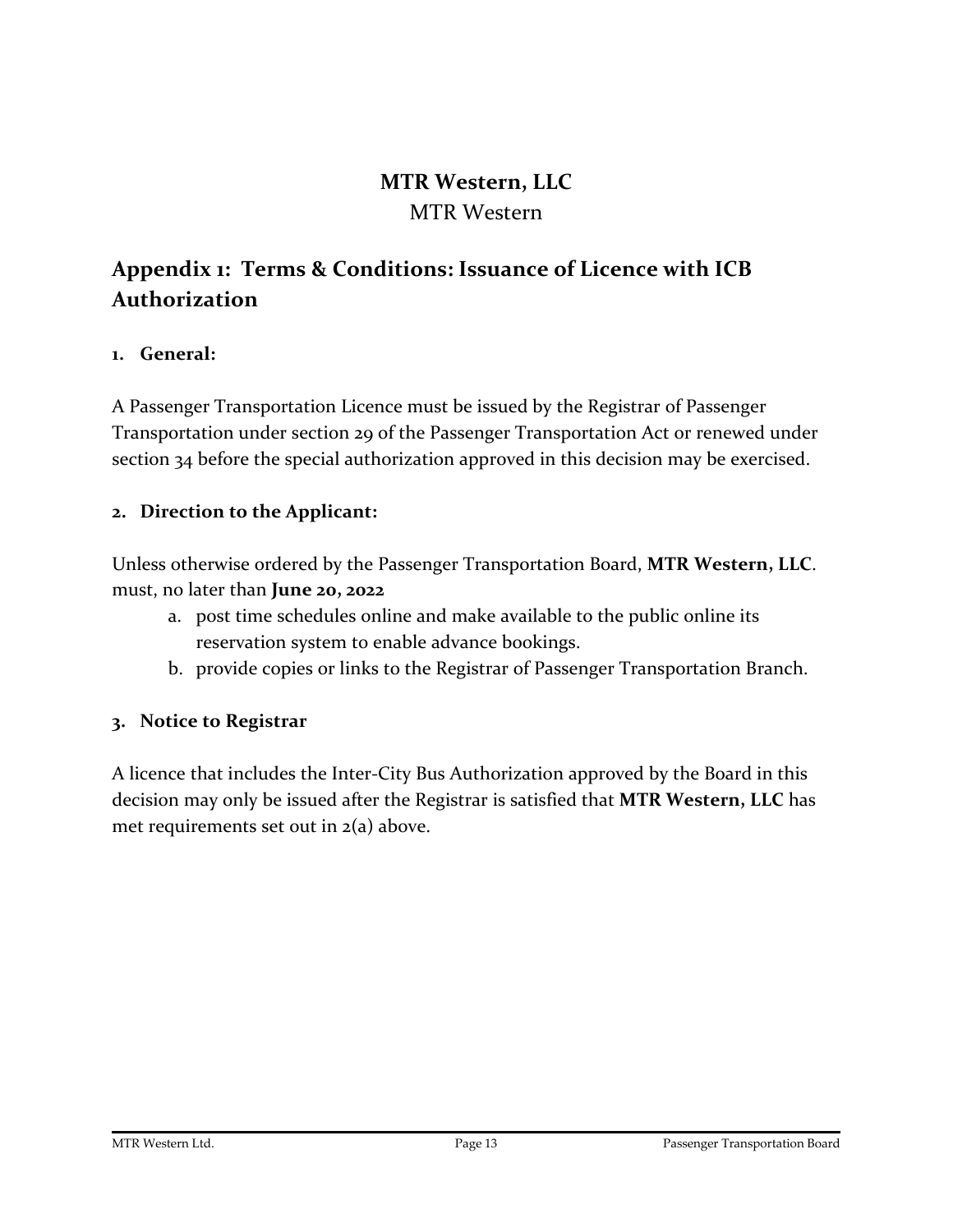## **MTR Western, LLC**

#### MTR Western

# **Appendix 2:** Approved Terms & Conditions of Licence

| <b>Special Authorization</b><br><b>INTER-CITY BUS AUTHORIZATION (ICBA)</b><br><b>Terms &amp; Conditions</b> |                                                                                                                                                                                                                                                                                               |  |
|-------------------------------------------------------------------------------------------------------------|-----------------------------------------------------------------------------------------------------------------------------------------------------------------------------------------------------------------------------------------------------------------------------------------------|--|
| Definitions                                                                                                 | "Board" means the Passenger Transportation Board<br>"Registrar" means the Registrar, Passenger Transportation                                                                                                                                                                                 |  |
| A. Legislative Requirements                                                                                 |                                                                                                                                                                                                                                                                                               |  |
| Vehicle<br>Identifiers                                                                                      | Each motor vehicle operated under this authorization must display,<br>at the times and in the form and manner required by the Registrar,<br>a vehicle identifier that is:<br>(a) issued to the licensee by the Registrar; or<br>(b) authorized by the Registrar to be issued by the licensee. |  |
| <b>B.</b> Services                                                                                          |                                                                                                                                                                                                                                                                                               |  |
| <b>Services</b>                                                                                             | Transportation of passengers must be provided:<br>(a) on a scheduled basis; and<br>(b) in accordance with minimum frequencies and other terms<br>and conditions of licence that apply to the routes and route<br>points.                                                                      |  |
| Schedules                                                                                                   | The licence holder must publish, in a manner accessible to the<br>general public, a schedule for each route with the time and location<br>of each stop; and must carry in each vehicle a copy of the schedule<br>that the vehicle is following.                                               |  |
| <b>Engaged Carrier</b><br>Authorization                                                                     | The holder of this licence may operate as an inter-city bus when<br>engaged by another licensed operator in the following limited<br>circumstances:                                                                                                                                           |  |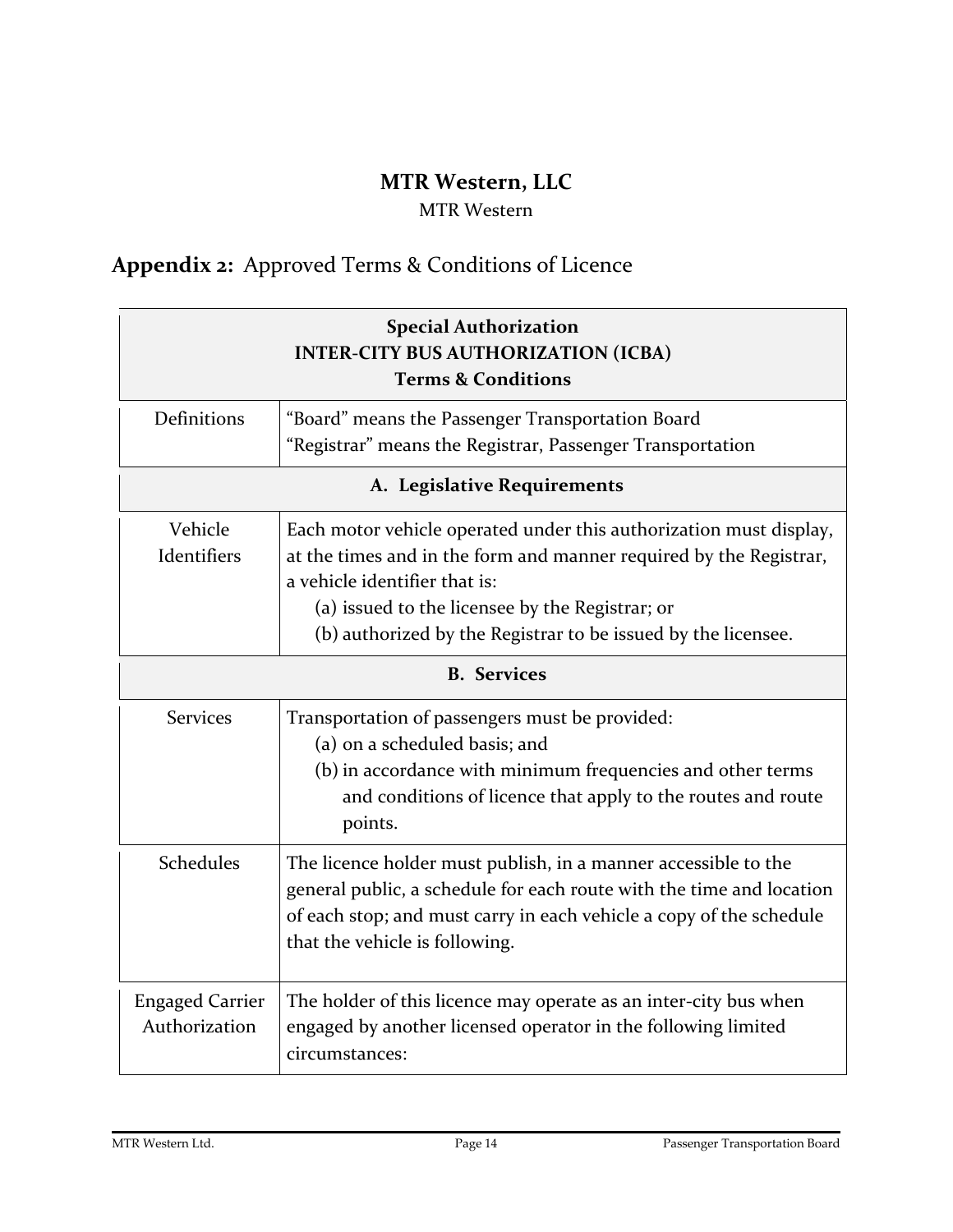|                                           | (a) the other licensed operator must have a special authorization<br>to operate an inter-city bus under a licence issued pursuant<br>to the Passenger Transportation Act (British Columbia) or<br>the Motor Vehicle Transport Act (Canada);<br>(b) the holder of this licence must have signed written<br>authorization from the other licensed operator specifying the<br>terms by which the licence holder is engaged including the<br>period for which the written authorization is valid;<br>(c) the holder of this licence must operate its vehicles in<br>accordance with all the applicable terms and conditions of<br>the other licensed operator's licence; and<br>(d) the holder of this licence must carry in its vehicles a copy of<br>the written authorization referred to in paragraph (b) and a<br>copy of the terms and conditions of the other licensed<br>operator's licence when operating under this engaged carrier<br>authorization. |  |
|-------------------------------------------|-------------------------------------------------------------------------------------------------------------------------------------------------------------------------------------------------------------------------------------------------------------------------------------------------------------------------------------------------------------------------------------------------------------------------------------------------------------------------------------------------------------------------------------------------------------------------------------------------------------------------------------------------------------------------------------------------------------------------------------------------------------------------------------------------------------------------------------------------------------------------------------------------------------------------------------------------------------|--|
| Route <sub>1</sub>                        |                                                                                                                                                                                                                                                                                                                                                                                                                                                                                                                                                                                                                                                                                                                                                                                                                                                                                                                                                             |  |
| Vancouver, BC<br>Terminating Point 1:     |                                                                                                                                                                                                                                                                                                                                                                                                                                                                                                                                                                                                                                                                                                                                                                                                                                                                                                                                                             |  |
| Terminating Point 2:<br>Canada/USA Border |                                                                                                                                                                                                                                                                                                                                                                                                                                                                                                                                                                                                                                                                                                                                                                                                                                                                                                                                                             |  |
| Corridors:                                | Highway 1                                                                                                                                                                                                                                                                                                                                                                                                                                                                                                                                                                                                                                                                                                                                                                                                                                                                                                                                                   |  |
| <b>Route Points</b>                       | Minimum Frequencies                                                                                                                                                                                                                                                                                                                                                                                                                                                                                                                                                                                                                                                                                                                                                                                                                                                                                                                                         |  |
| City of Vancouver                         | 15 trips per week (each direction)                                                                                                                                                                                                                                                                                                                                                                                                                                                                                                                                                                                                                                                                                                                                                                                                                                                                                                                          |  |
| Canada/US Border                          | 15 trips per week (each direction)                                                                                                                                                                                                                                                                                                                                                                                                                                                                                                                                                                                                                                                                                                                                                                                                                                                                                                                          |  |
| <b>C.</b> Other Requirements              |                                                                                                                                                                                                                                                                                                                                                                                                                                                                                                                                                                                                                                                                                                                                                                                                                                                                                                                                                             |  |
| Transfer of a<br>licence                  | This special authorization may not be assigned or transferred except<br>with the approval of the Board pursuant to section 30 of the<br>Passenger Transportation Act.                                                                                                                                                                                                                                                                                                                                                                                                                                                                                                                                                                                                                                                                                                                                                                                       |  |